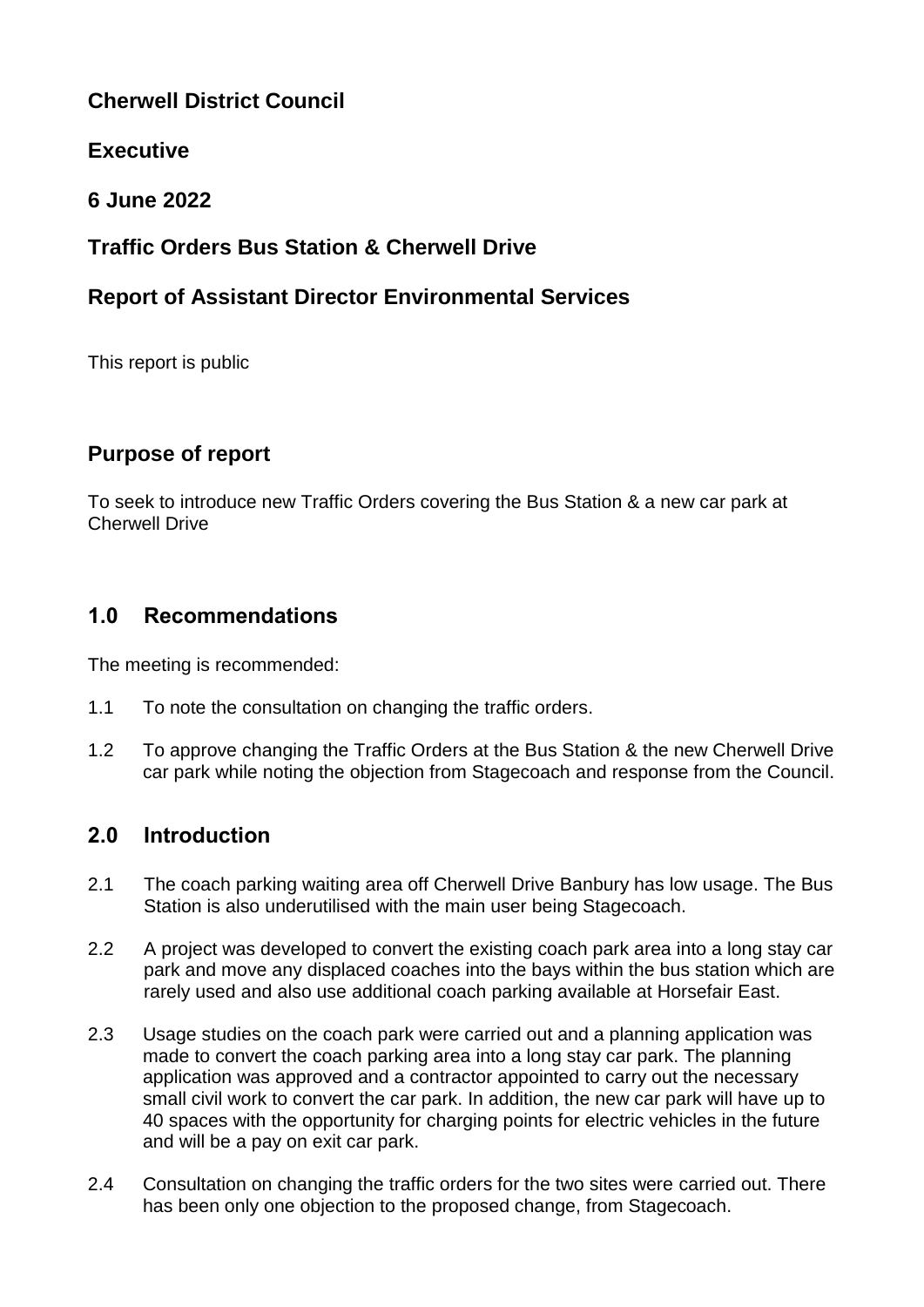- 2.5 A meeting was held with Stagecoach regarding their objection. The objection seemed to centre on Stagecoach's dissatisfaction with council support for bus travel and access into and out of the town centre. There seemed to be no objection from changing the use of the coach park and only some dissatisfaction with potentially coaches waiting in the bus station.
- 2.6 Several meetings have been held between this Council's Planning team & Oxfordshire's transport team to listen to the views & concerns of Stagecoach. To withdraw their objection Stagecoach requested a plan/roadmap be put in place to agree changes via a Memorandum of Understanding. A template for such a roadmap was put forward by Oxfordshire County Council on the 14 January 2022. To date Stagecoach have not removed their letter of objection although staff have talked through their objections in some detail.

### **3.0 Report Details**

- 3.1 This Council operates a piece of land next to Hurrans garden centre and close to Castle Quay. The piece of land operates as a coach parking waiting area and generates no income for the Council. Current business rates for the site are charged at over £5000/ annum
- 3.2 The coach park is only be used during school term by a small number of coaches associated with school travel including transporting school children to the Sports Centre.
- 3.3 The Car Parking action plan which forms part of the Car Parking Strategy approved in 2020 looks to increase capacity in Banbury including the development of a new car park at Cherwell Drive. This increase in 40 spaces, partly offsets 90 spaces lost in this Council's car parks as a result of the Castle Quay development.
- 3.4 The development of a new pay on exit, long stay car park with electric charge points in the future will bring benefits to users of Castle Quay & the town centre. In addition, the opening of this car park will allow Bolton Road to become a short stay car park helping to increase the turnover of visitors into the town centre and the overall footfall in the town centre.
- 3.5 The bus station has nine bus bays. Three are not used and several of the other bays are underutilised. The main users of the bus station are Johnsons, National Express and Stagecoach. Stagecoach only operates bus services from the bus station which do not serve Banbury town. These buses serve villages and further afield locations such as Oxford & Brackley. In total Stagecoach have some 20,000 – 25,000 departures a year or 400-500 per week from the bus station. National Express have not used the bus station since the start of the pandemic and Johnsons are relatively low users of the bus station utilising only one bay.
- 3.6 Overall the bus station has significant under used capacity. Consequently, it was proposed to use the empty bays in the bus station for coach waiting purposes.
- 3.7 Following gaining planning permission for the conversion of the coach waiting area to a long stay car park, work to carry out small civil work and the installation of car parking equipment was procured. During the Summer, consultation on the changes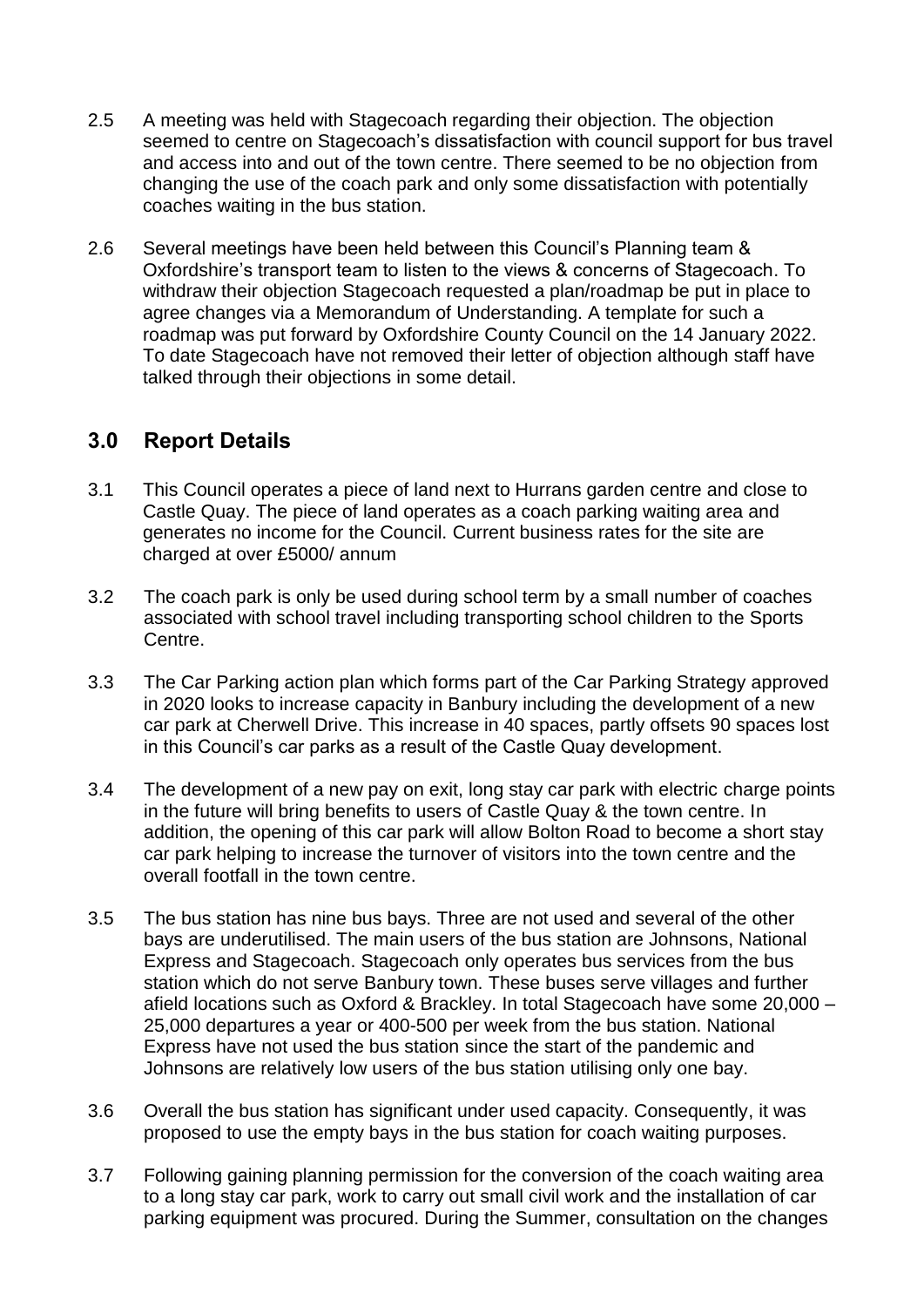were made as part of the changes to the traffic orders for the two sites. Only one objection has been received, from Stagecoach.

- 3.8 Following the objection a meeting was held with Stagecoach to clarify the objection. The objection seemed not to relate to the proposed changes but more to their frustration at the access points to the town centre and their perception at a lack of support from this Council and the County Council towards bus services.
- 3.9 No other objections have been received. The concerns regarding access to the town centre have been passed onto Planning team and onto the County Council transport team to try an address Stagecoach's wider concerns. To date there has been no indication from Stagecoach that there is a willingness to withdraw their objection. A reply has been sent to Stagecoach addressing the points they have raised in Appendix 1. The overall project has been delayed for almost twelve months as a result of this objection to explore Stagecoach's concerns.
- 3.10 Stagecoach does not use the current coach stopover point. The bus station is used by Stagecoach only for services which run beyond Banbury. Consequently, there are three empty bays and at least two bays with spare capacity.
- 3.11 Once Cherwell Drive opens as a car park, any displaced coaches are likely to use two spaces at Horsefair, their own existing depots in Banbury with only a small number expected to use the spare spaces at the bus station. None of the other current users have objected to the moving of the coach area from Cherwell Drive.

## **4.0 Conclusion and Reasons for Recommendations**

- 4.1 The Traffic orders need the approval of the Executive if they are to proceed.
- 4.2 If the orders are not changed then the project cannot proceed.

### **5.0 Consultation**

l

- 5.1 Consultation took place Summer 2021. No objections received other than from Stagecoach.
- 5.2 Several meetings have now been held with Stagecoach to listen to their concerns regarding these changes but, it appears that their concerns are more around their perceptions of lack of local authority support for bus operations.

### **6.0 Alternative Options and Reasons for Rejection**

6.1 The following alternative options have been identified and rejected for the reasons as set out below.

Option 1: To adopt the recommendations.

Option 2: To reject the recommendations and ask officers to reconsider the overall project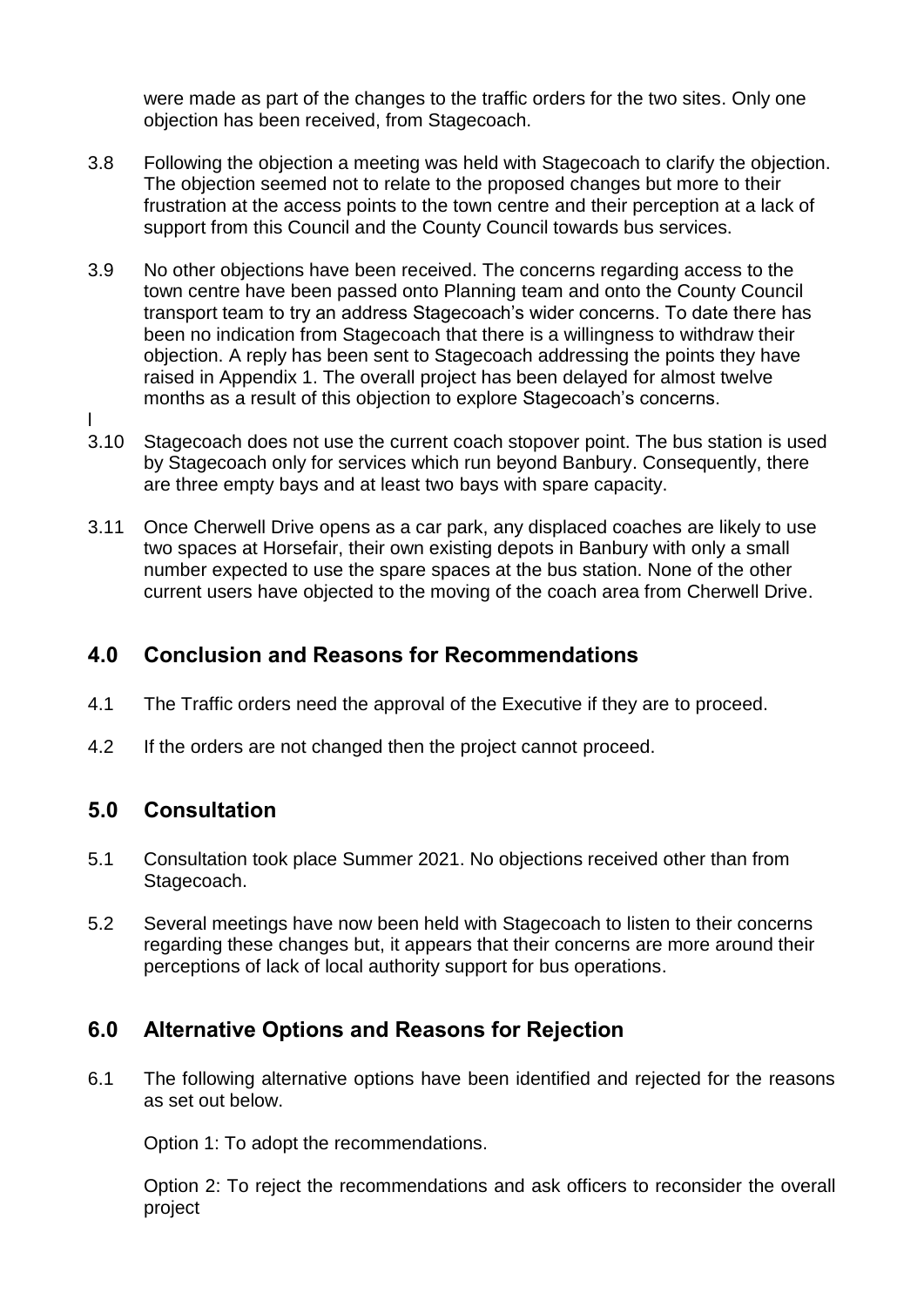## **7.0 Implications**

### 7.1 **Financial and Resource Implications**

The capital budget for this scheme is already in place (CAP031).

The financial implications of moving the coach park and introducing a new long-stay car park have been factored into the 2022/23 budget. Not proceeding would leave the service with a budget pressure and it would have to find savings elsewhere in its budget to address this.

Comments checked by: Michael Furness, Assistant Director of Finance, 01295 221845 [michael.furness@cherwell-dc.gov.uk](mailto:michael.furness@cherwell-dc.gov.uk)

### **Legal Implications**

7.2 Traffic orders are governed by the Road Traffic Act, and the Council must follow the appropriate procedure established by that legislation. Here, as the Council has appointed an external company to conduct the process to amend the traffic orders, officers are confident that the statutory process has been followed as appropriate, and the necessary consultation periods have elapsed allowing the Council to proceed with the orders as proposed in the body of this report. The outstanding objection from Stagecoach does not prohibit the Council from proceeding, but it does present a potential risk that any decision of the Council to amend the Traffic Orders as set out in the body of the report could result in a formal challenge being issued by Stagecoach. If such a challenge were issued, then the Council's legal service would need to source external support to provide advice and assistance to the service team in defending that claim. The legal service will also provide any advice and assistance required in entering into any works agreements to undertake the civil work required to change the use of the site to a car park, should that be required.

Comments checked by (prior to leaving the council): Chris Mace, Solicitor, [legal@cherwell-dc.gov.uk](mailto:legal@cherwell-dc.gov.uk)

### **Risk Implications**

7.3 The Council has followed the legal process in consulting users to the changes in this project. The only objection has been received is from Stagecoach.

Comments checked by: Louise Tustian, Head of Insight and Corporate Programmes, 01295 221786, [Louise.Tustian@cherwell-dc.gov.uk](mailto:Louise.Tustian@cherwell-dc.gov.uk)

### **Equalities & Climate Implications**

7.4 There are no equalities issues associated with this project as the repurposing of the existing coach car park will not have any direct impact on bus service users. The new car park should look to include disabled parking spaces and electric vehicle charging points to ensure the new provision is accessible for all users.